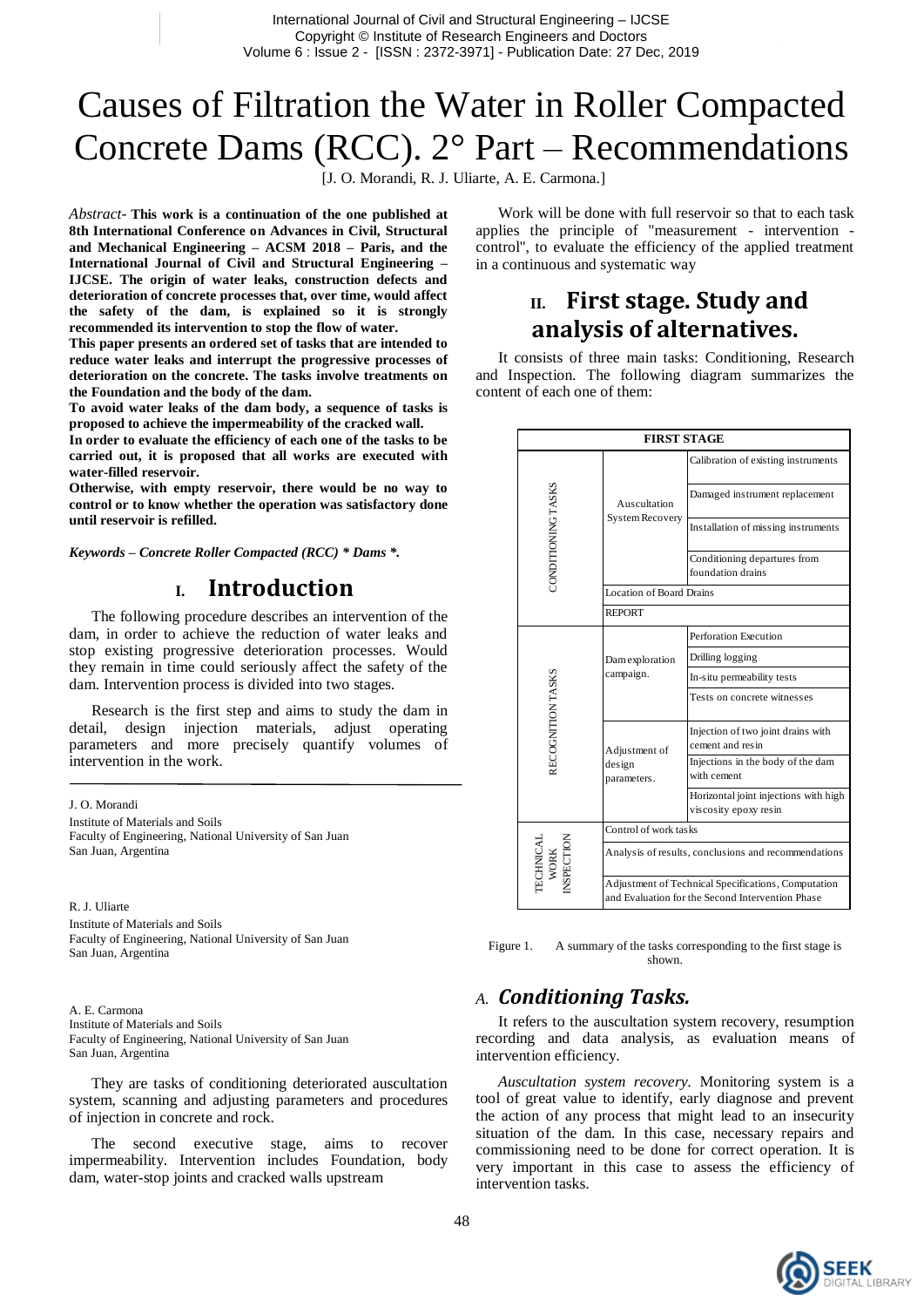A frequently measurement program before and after intervention should be implemented mainly to control movements and deformations (Microgeodesia, pendulums and Rod extensometers together extensometers. Flow, temperature and pressure Control.

#### *B. Research Tasks.*

*Exploration*. In order to quantify the type and volume of injection and other intervention tasks to be performed in the Second Stage, it is proposed to perform a detailed survey of each module and its meetings. In this initial stage it is proposed to execute a series of perforations in each module of the zone to be intervened. This is intended to:

- Identify defective water-stop joints, source of water ingress, sectors and / or permeable layers.
- Register leaks.
- Analyze and map the perforations at full height from direct observation with video camera.
- Perform water permeability and / or penetration tests.
- Physically and mechanically characterize the concrete in the body of the dam through the extraction of witnesses and laboratory tests.

It is recommended to carry out at least the exploration perforations indicated in Figure 2. For each perforation a video camera recording will be made in all its height, which allows to determine the existence and position of cavities, defective construction joints, cracks that cross the drilling, water tests to determine its runoff through preferential routes, areas of HCR with manifest humidity and / or any other anomaly. In addition, in-situ permeability tests should be performed.

The "Witness Perforations" must remain open until the end of the Second Stage. They will be control points in the evaluation of the intervention efficiency and / or for the adjustment of the injections to be executed such as:

• Control of the water-stop joint repairing.

• Adjustment and control of injections intended to restore the impermeability of the upstream wall. They may be used to perform experimental injections.

• Control the efficiency of the injection aimed at restoring the impermeability of the wall. In particular, the vertical perforation arranged close to the axis of the galleries will remain open, allowing the progressive decrease of the leaks in the body of the dam to be checked and after stabilization they will be used for frequent control.

*Study and Design of materials for injection.* In order to determine reliable working methodologies for the execution of the injections in the dam and to be able to correctly quantify the efficiency and the cost of alternatives, test injections with cement grout and with high viscosity epoxy resins will be carried out in a module of test. This is intended to develop methodological and material aspects to be used, verify the penetration and stability of the cement slurry and / or the resin, the sealing of the discontinuities and their adhesion to the RCC.



Figure 2. Exploration campaign - Distribution scheme of witness drilling (sight and cut).

Test injections will be performed on a Test Module (MP) and will consist of:

*Injection of two joint drains.* One drain will be injected using cement and another drain with high viscosity resin. The purpose of the alternative is to verify the stability and efficiency of the cement injection and if it is not satisfactory to have the volume and efficiency record of the injection with high viscosity resin.

In these injections, its penetration and the sealing of the discontinuities in the WS environment can be verified, using the "Control drilling" as a control tool.

Once the injection operation of the test drains is concluded, it will be obstructed by the effect of the procedure executed, so they must be periodically controlled with the "witness drilling" located next to the intervened joints using a television camera.

*Injections in the body of the dam.* First, test injections with cement will be executed as shown in Figure 2. If it is inefficient, test injections with high viscosity resins of defective horizontal joints would be executed. This will

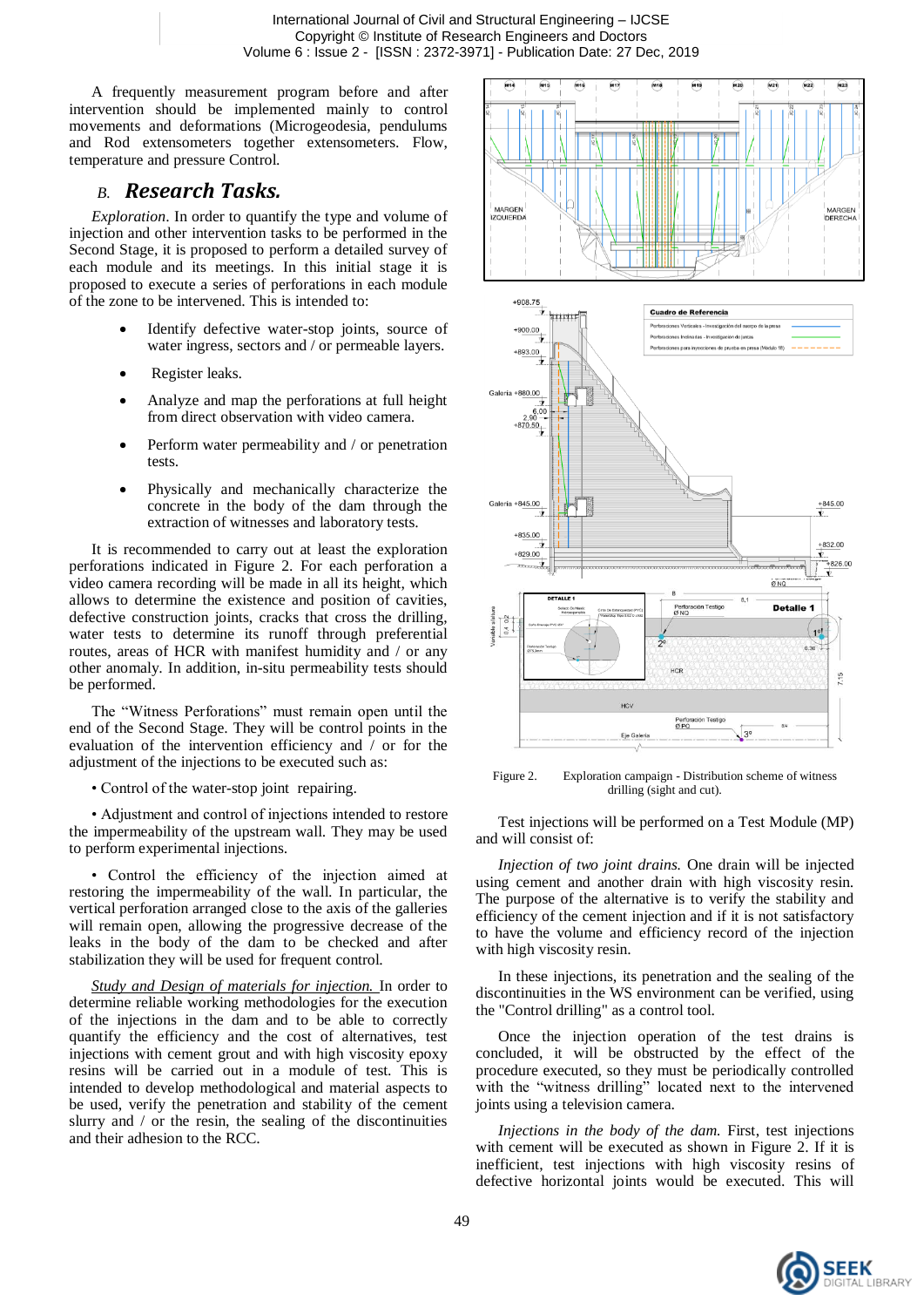work with perforations from the galleries to intercept the joints to tartar. In this way you can evaluate the materials and determine their efficiency and volume consumed in the operation.

## *C. Technical Inspection (TI)*

*Control of work tasks.* It is advisable to track and record detailed tasks and data obtained.

*Analysis of results, conclusions and recommendations.* The TI must carry out the study and analysis of the data obtained in the "First Stage". Determine the operating parameters and procedures, the yields, the characteristics of the materials and their handling, the properties of the materials produced on site and the pre-elaborated ones and procedures necessary for the elaboration of the Executive Project to be executed in a "Second Stage".



Figure 3. An injection alternative is shown in the Test Module.

# **III. Second Stage. Executive.**

Upon completion of the First Stage, the necessary information will be available to complete and adjust the Detail Project and proceed to its execution.

| Figure 4 summarizes the tasks to be executed. |  |  |  |  |  |
|-----------------------------------------------|--|--|--|--|--|
|-----------------------------------------------|--|--|--|--|--|

| SECOND STAGE                                               |                                                                                              |  |  |  |  |
|------------------------------------------------------------|----------------------------------------------------------------------------------------------|--|--|--|--|
| Foundation<br>waterproofing<br>curtain recovery            | Inyecciones de impermeabilización en la roca de<br>fundación                                 |  |  |  |  |
|                                                            | RCC-CCV contact injections in contact with the<br>foundation and stirrups                    |  |  |  |  |
| Recovery of the<br>upstream wall as a<br>waterproof screen | Sealing leaks in waterstop<br>joints. Joint drain injection                                  |  |  |  |  |
|                                                            | Sealing the leaks in<br>$\frac{OK}{FIN}$<br>Control<br>horizontal joints with epoxy<br>resin |  |  |  |  |
|                                                            | Injections in the Dam Body<br>No OK<br>JC injection                                          |  |  |  |  |
|                                                            | Execution of board drains<br>with<br>Epoxy Resin                                             |  |  |  |  |
| <b>TECHNICAL</b><br><b>INSPECTION OF</b>                   | <b>Intervention Control</b>                                                                  |  |  |  |  |
| <b>THE WORK</b>                                            | Continuous evaluation of the intervention                                                    |  |  |  |  |

Figure 4. The summary of the tasks corresponding to the Second Stage is shown.

## *A. Recovery of the waterproofing curtain in the foundation.*

In the first part of this work it was commented how the waterproofing curtain was being affected by sulfate attack and that its efficiency was 50%, lower than the minimum 67% considered in the project, so its intervention was recommended. For this, it was recommended to perform waterproofing injections in the foundation rock, RCC-CCV contact injections in contact with the foundation and stirrups and also the Drainage Curtain Reconditioning



Figure 5. A proposal to recover the foundation's waterproofing curtain is shown.

### *A. RECOVERY OF THE WATERPROOF FACING*

The restoration of the impermeability of the upstream facing comprises the following tasks:

*Sealing leaks in water-stop joints*. It applies to WS joints that show problems. The repair of joint areas is viable due to the existence of the drain arranged between the double WS. In effect, repairs must be carried out by injecting the drains located between the WS of each JC with high viscosity resin or cement as defined after the research campaign. The material adopted will be the one that meets the requirements of the injection. Control well No. 1 will be used to verify the efficiency of the intervention at each WS joint.

*Sealing the leaks in horizontal joints with cement or with high viscosity epoxy resin.* After the injection of the WS joints, the expected flow rate is significantly reduced. Even so, it is very likely that some leaks continue to occur through cracks in the wall and circulate through the body of prey through defective or more porous horizontal construction joints. During the exploration campaign of the First Stage, the quantity of this type of joints had to be detected and to identify by which of them leaks occur and what material is suitable for sealing, cement paste or high viscosity resins.

If necessary, the sealing of the horizontal planes detected with water flow and constituting preferential filtration paths must be executed in the first instance. This stage will be executed from the inside the galleries by means of the execution of perforations directed to the horizontal joint to be treated as close as possible to the wet wall, subsequently proceeding to the injection of cement paste or epoxy resins of high viscosity in a timely manner in the end of the drilling done.